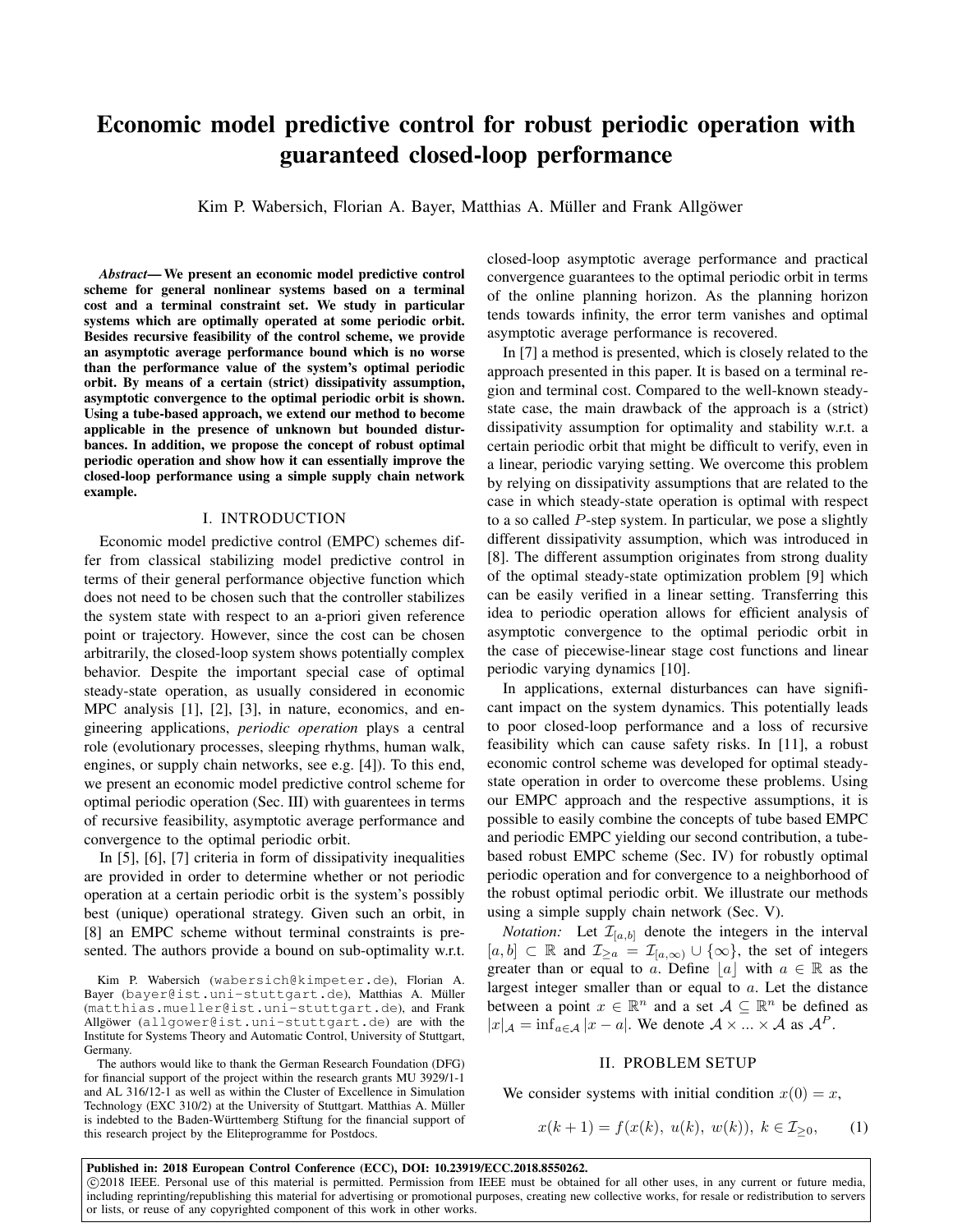with  $f: \mathbb{R}^n \times \mathbb{R}^m \times \mathbb{R}^q \to \mathbb{R}^n$  s.t.  $x(k) \in \mathbb{X} \subseteq \mathbb{R}^n$  and  $u(k) \in \mathbb{U} \subseteq \mathbb{R}^m$ , X and U compact, and unknown but bounded disturbances  $w(k) \in \mathbb{W} \subset \mathbb{R}^q$ . Given a control sequence  $\mathbf{u} = \{u(0), ..., u(K)\} \in \mathbb{U}^{K+1}$ , and a disturbance sequence  $\mathbf{w} = \{w(0), ..., w(K)\}\in \mathbb{W}^{K+1}$  we denote the corresponding solution of (1) by  $x_{u} = {x_{u}(0, x), ..., x_{u}(K+)}$  $[1, x] \in \mathbb{X}^{K+2}$  with initial condition  $x_{u}(0, x) = x$ . Consider a constant disturbance  $w(k) = 0$  for all  $k \in \mathcal{I}_{\geq 0}$ . Then for a given  $x \in \mathbb{X}$  the set of all feasible control sequences of length  $N \in \mathcal{I}_{\geq 0}$ , denoted by  $\mathbb{U}^N(x)$ , is such that  $u(k) \in \mathbb{U}$ for all  $k \in \mathcal{I}_{[0,N-1]}^-$  and  $x_{\mathbf{u}}(k,x) \in \mathbb{X}$  for all  $k \in \mathcal{I}_{[0,N]}$ . System (1) is equipped with a stage cost function

$$
\ell : \mathbb{X} \times \mathbb{U} \to \mathbb{R} \tag{2}
$$

that is assumed to be continuous but arbitrary otherwise (economic). W.l.o.g. assume  $0 \leq \inf_{x \in \mathbb{X}, u \in \mathbb{U}} \ell(x, u)$ . The overall control goal is to find a feasible input sequence such that it minimizes the asymptotic average cost  $\limsup_{T\to\infty} \frac{\sum_{t=0}^{T-1} \ell(x_u(t,x),u(t))}{T}$  of the system.

**Definition II.1** (Cf. [5]). Consider  $W = \{0\}$ . A set of state and input pairs  $\Pi = \{(x_0^p, u_0^p), ..., (x_{P-1}^p, u_{P-1}^p)\}\$  with  $P \in$  $\mathcal{I}_{\geq 1}$  is called a nominal feasible P-periodic orbit of system  $(\overline{1})$  if  $x_k^p \in \mathbb{X}$ ,  $u_k^p \in \mathbb{U}$ , and  $x_{k+1}^p = f(x_k^p, u_k^p, 0)$  for all  $k \in \mathcal{I}_{[0, P-2]}$  and  $x_0^p = f(x_{P-1}^{p^{n+1}}, u_{P-1}^p, 0)$ . It is called a minimal *P*-periodic orbit if  $x_{k_1}^p \neq x_{k_2}^p$  with  $k_1 \neq k_2$ ,  $0 \leq$  $k_1, k_2 \le P - 1$ . The projection of  $\Pi$  on X is denoted by  $\Pi_{\mathbb{X}} = \{x_0^p, ..., x_{P-1}^p\}$  and on U by  $\Pi_{\mathbb{U}} = \{u_0^p, ..., u_{P-1}^p\}$ respectively. The set of all nominal feasible P-periodic orbits is  $S^P_{\Pi}$ .

**Definition II.2** (Cf. [6]). The  $P$ -step system of system (1) is defined with  $\tilde{x} = (x_0, ..., x_{P-1}) \in \mathbb{X}^P$ ,  $\tilde{u} =$  $(u_0, ..., u_{P-1}) \in \mathbb{U}^P$ ,  $\tilde{w} = (w_0, ..., w_{P-1}) \in \mathbb{W}^P$  and  $\tilde{x}(k+P) = f^P(\tilde{x}(k), \tilde{u}(k), \tilde{w}(k))$  with

$$
f^{P}(\tilde{x}, \tilde{u}, \tilde{w}) = (f(x_{P-1}, u_0, w_0), f(f(x_{P-1}, u_0, w_0), u_1, w_1), ...)
$$
 (3)

and initial condition  $x_{P-1}(0) = x \in \mathbb{X}$ <sup>1</sup>. Given an initial state x, a control and disturbance sequence  $\mathbf{u} \in \mathbb{U}^{PK}$  and  $\mathbf{w} \in \mathbb{W}^{PK}$ ,  $K \in \mathcal{I}_{\geq 1}$ , the corresponding solution is denoted by

$$
\tilde{x}_{\mathbf{u}}(k,x) = (x_{\mathbf{u}}(k-P+1,x),..,x_{\mathbf{u}}(k-1,x),x_{\mathbf{u}}(k,x))
$$

(with partially undefined states in case  $k < P - 1$ ), which implies  $\tilde{x}_{u}(k + P, x) = f^{P}(\tilde{x}_{u}(k, x), \tilde{u}, \tilde{w})$  and  $\tilde{x}_{u}(k + P, x) = f^{P}(\tilde{x}_{u}(k, x), \tilde{u}, \tilde{w})$  $(1, x) \neq f^P(\tilde{x}_{\boldsymbol{u}}(k, x), \tilde{u}, \tilde{w})$ . The stage cost function for the P-step system is given by

$$
\tilde{\ell}(\tilde{x}, \tilde{u}) = \sum_{i=0}^{P-1} \ell(x_{\tilde{u}}(i, x_{P-1}), u_i).
$$
 (4)

<sup>1</sup>Initial conditions of other states are not relevant for the solution. Furthermore, the time indexing  $\tilde{x}(k+P) = f^P(\tilde{x}(k), \tilde{u}(k), \tilde{w}(k))$  simplifies the change between the P-step system notation and the original system notation.

The distance between a state and input pair  $(\tilde{x}, \tilde{u})$  and a nominal *P*-periodic orbit Π of system (1) is defined as

$$
|(\tilde{x}, \tilde{u})|_{\Pi} = \sum_{i=0}^{P-1} |(x_{\tilde{u}}(i, x_{P-1}), u_i)|_{\Pi},
$$
 (5)

and 
$$
|\tilde{x}|_{\Pi_{\mathbb{X}}} = \sum_{i=0}^{P-1} |x_{\tilde{u}}(i, x_{P-1})|_{\Pi_{\mathbb{X}}}.
$$
 (6)

**Remark Π.3.** *Any nominal periodic orbit* Π ∈  $S^P$  *of system* (1) *is an equilibrium point of the* P*-step system.*

## III. ECONOMIC MPC FOR PERIODIC OPERATION

Consider system (1) *without* disturbances, that is,  $w(k) =$ 0 for all  $k \in \mathcal{I}_{\geq 0}$ , and  $S_{\Pi}^{P}$  non-empty. Given a state  $\tilde{x}$ , the operator (.)<sub>P-1</sub> picks the last element of  $\tilde{x}$ :  $(\tilde{x})_{P-1} = x_{P-1}$ .

**Assumption III.1.** Let  $(x_i^p, u_i^p) \in \Pi$  for  $i \in \mathcal{I}_{[0, P-1]}$ . There *exists a compact set*  $\mathbb{X}_f \subseteq \mathbb{X}$  *s.t.*  $\Pi_{\mathbb{X}} \in \mathbb{X}_f$ *, a feedback law*  $\tilde{\kappa}_f : \mathbb{X}^P \to \mathbb{U}^P$ , and a continuous terminal cost  $V_f : \mathbb{X}_f \to$  $ℝ$  *s.t. for all*  $\tilde{x}$  *with*  $x_{P-1} ∈ ℚ$ *f it holds:* 

1) 
$$
\tilde{\kappa}_f(\tilde{x}) \in \mathbb{U}^P
$$
;  
\n2)  $f^P(\tilde{x}, \tilde{\kappa}_f(\tilde{x}), 0) \in \mathbb{X}_f^P$ ;  
\n3)  $V_f((f^P(\tilde{x}, \tilde{\kappa}_f(\tilde{x}), 0))_{P-1}) - V_f((\tilde{x})_{P-1})$   
\n $\leq -\tilde{\ell}(\tilde{x}, \tilde{\kappa}_f(\tilde{x})) + \sum_{i=0}^{P-1} \ell(x_i^p, u_i^p)$ .

*Without loss of generality, let*  $V_f(x) \geq 0 \ \forall x \in \mathbb{X}_f$ .

Since a P-periodic orbit becomes a steady-state for the P-step system, the terminal configuration is conceptually related to the steady-state case. This differs from designing a family of  $P$  one-step terminal controllers and  $P$  terminal cost functions as proposed in [7, Ass. 5.5]. By considering a P-step controller, we only require a decrease in the cost once a period is completed, compare Ass. III.1 3).

Remark III.2. *By reformulating the terminal assumption (Ass. III.1) such that the last* P *system states (instead of just using*  $x_{P-1}$ *) are contained in a terminal set*  $\mathbb{X}_f \subset \mathbb{X}^{\tilde{F}}$ together with a corresponding terminal cost function  $\tilde{V}_f$  :  $\tilde{\mathbb{X}}_f \to \mathbb{R}$ , the subsequent results still apply. In this modified *setting it would be straight-forward to use the results from the steady-state case [2] in order to fulfill Ass. III.1 with respect to a specific phase of the optimal periodic orbit. However, this modification comes at the cost of constraining the last*  $P$  system states w.r.t.  $\tilde{X}_f$ .

Let  $N = N_1P$  with  $N_1 \in \mathcal{I}_{>0}$ . Define the open loop optimization problem

$$
(P_{\text{EMPC-P}})\n\begin{cases}\n\min_{\mathbf{u} \in \mathbb{U}^N} J_{\text{MPC}}(x, \mathbf{u}) \\
\text{s.t. for all } k \in \mathcal{I}_{[0, N-1]}: \\
x_{\mathbf{u}}(k+1, x) = f(x_{\mathbf{u}}(k, x), u(k), 0) \\
x_{\mathbf{u}}(k, x) \in \mathbb{X} \\
u(k) \in \mathbb{U} \\
x_{\mathbf{u}}(N, x) \in \mathbb{X}_f \\
x_{\mathbf{u}}(0, x) = x\n\end{cases}
$$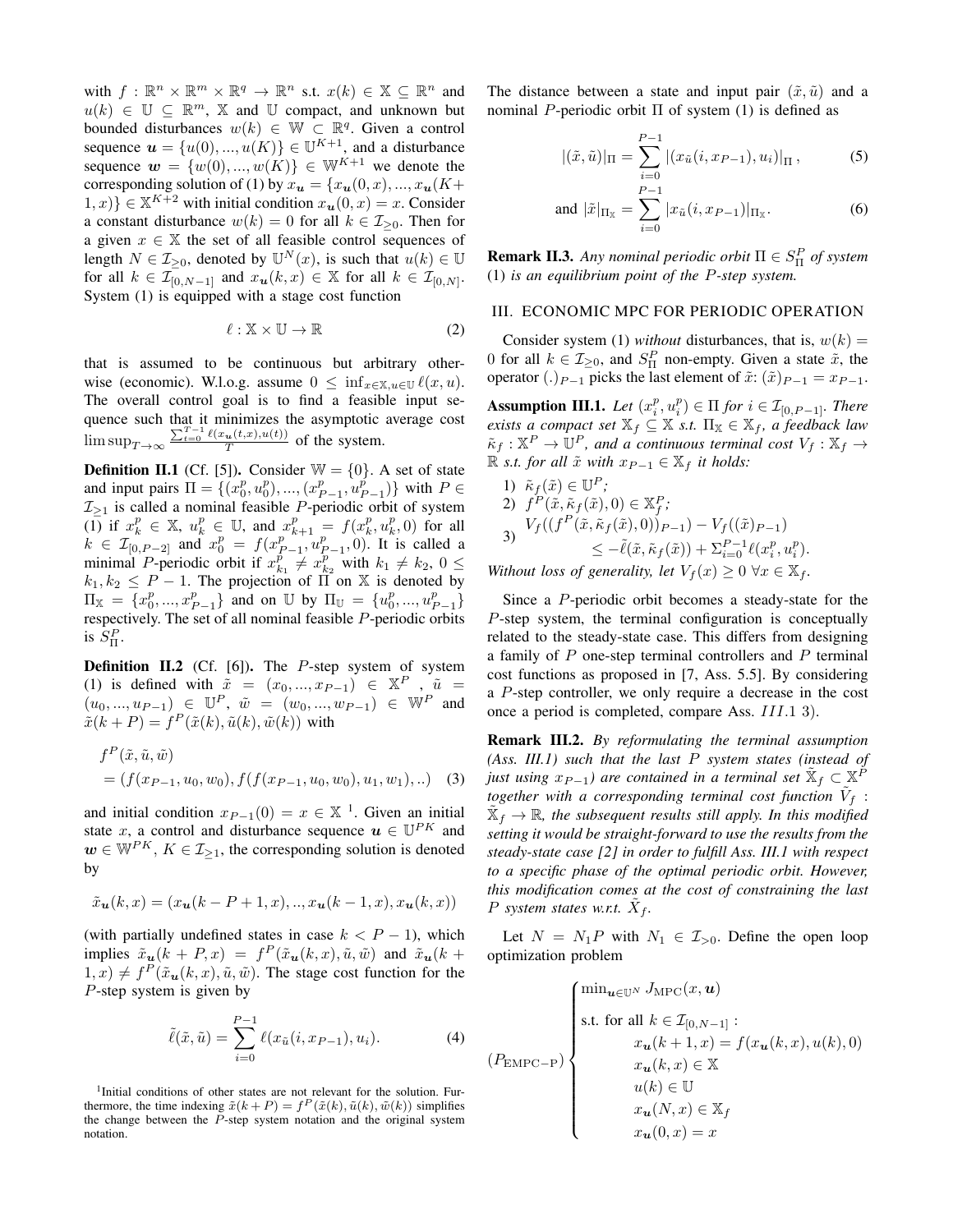Algorithm 1 Economic MPC for optimal periodic operation

1: **procedure** EMPC-P(initial state  $x = x(0)$ )

- 2: **for**  $k_1 = 0, 1, ...$  **do**
- 3: solve  $(P_{\text{EMPC}-P})$  with  $x = x_{\text{cl}}(k_1 P, x)$
- 4: apply the first P inputs of  $\mathbf{u}^*(k_1P)$  to system (1)

with finite time open loop cost functional

$$
J_{\rm MPC}(x, \boldsymbol{u}) = \sum_{k=0}^{N-1} \ell(x_{\boldsymbol{u}}(k, x), u(k)) + V_f(x_{\boldsymbol{u}}(N, x)) \tag{7}
$$

which can be rewritten as  $\sum_{k=0}^{N/P-1} \tilde{\ell}(\tilde{x}_{u}(kP, x), \tilde{u}(kP))$  +  $V_f(x_u(N, x))$  and will be solved for  $u =$  $(u(0), u(1), \ldots, u(N-1))$  every P-time steps  $k_1 P \in \mathcal{I}_{\geq 0}$ using the current system state  $x = x(k_1P)$ , see Alg. 1. Starting from an initial state  $x = x(0)$ , denote the closed-loop system inputs and states by  $u_{\text{cl}}(t)$  and  $x_{\text{cl}}(t, x)$ for  $t \in \mathcal{I}_{\geq 0}$ . In terms of the corresponding P-step system we write  $\tilde{u}_{\text{cl}}(t) = (u_{\text{cl}}(t), ..., u_{\text{cl}}(t + P - 1))$  and  $\tilde{x}_{\text{cl}}(t, x) = (x_{\text{cl}}(t - P + 1, x), \dots, x_{\text{cl}}(t - 1, x), x_{\text{cl}}(t, x)).$ 

Remark III.3. *Alg. 1 defines a* P*-step EMPC scheme. Since it operates in open loop for* P *time steps, robustness with respect to perturbations reduces compared to e.g. [7]. We can overcome this problem as proposed in [8, Rem. 6], by periodically time varying the prediction horizon. Therefore solve* (PEMPC−P) *at each time step* t *with* N *replaced by* N − (t mod N)*, in which* t *indicates the real systems time, and apply only the first input to the system each time step. By the dynamic programming principle, this does not influence the subsequent results, but will in general lead to an improvement in robustness against uncertainties and disturbances, see [12].*

Assumption III.4. *The optimization problem* (PEMPC−P) *is feasible at time*  $t = 0$  *for*  $x = x(0)$ *.* 

Let the optimal input sequence of  $(P_{\text{EMPC}-P})$  with respect to x be denoted by  $u^*(x) = (u^*(0, x), ..., u^*(N-1, x))$ with corresponding optimal states  $x_{u^*(x)}(k, x)$  for  $k \in \mathcal{I}_{[0,N]}$ and  $x_{u^*(x)}(0, x) = x$ .

Theorem III.5. *If Ass. III.1 and Ass. III.4 hold, then Alg. 1 is recursively feasible.*

*Proof.* Based on the optimal solution  $u^*(x(t))$  (Ass. III.4) calculated at time  $t$ , define the candidate  $P$ -step system input sequence at time  $\tau = \tau_1 P \in \mathcal{I}_{\geq t}$  as

$$
\tilde{u}^{t}(\tau) = \begin{cases}\n(u^{*}(\tau - t, x(t)), ..., u^{*}(\tau - t + P - 1, x(t))), \\
\tau \in \mathcal{I}_{[t, t+N-P]} \\
\tilde{\kappa}_{f}(\tilde{x}_{\bar{u}}(\tau, x)), \quad \text{else,} \n\end{cases}
$$
\n(8)

where we denote the system states, resulting from applying (8), by  $x_{\bar{u}}(k, x)$ ,  $k \in \mathcal{I}_{\geq t}$ , with  $x_{\bar{u}}(0, x(t)) = x(t)$  and corresponding P-step state  $\tilde{x}_{\bar{u}}(t, x(t)) = (x_{\bar{u}}(t - P +$  $(1, x(t)), \ldots, x_{\bar{u}}(t-1, x(t)), x_{\bar{u}}(t, x(t))).$  Consider

$$
\bar{u}^t(k) = (\tilde{u}^t(k), \tilde{u}^t(k+P), ..., \tilde{u}^t(k+N-P))
$$
 (9)

as candidate input trajectory for  $k \in \mathcal{I}_{\geq t}$  based on the optimal solution at time  $t$ . It constitutes a recursively feasible, suboptimal solution to  $(P_{EMPC-P})$ , because by Ass. III.1 for  $\tilde{x}$  with  $(\tilde{x})_{P-1} \in \mathbb{X}_f$  we have  $\tilde{\kappa}_f(\tilde{x}) \in \mathbb{U}^P$  and positive invariance with respect to  $\mathbb{X}_f^P \subseteq \mathbb{X}^{P}$ .

Under our different terminal assumption (Ass. III.1), compared to [7] we are able to state the same performance guarantees as given in [7, Rem. 5.8].

Corollary III.6. *Let Ass. III.1 and Ass. III.4 hold, then under application of Alg. 1 the closed-loop system has an average performance which is no worse than that of the optimal periodic orbit* Π*, i.e.*

$$
\frac{1}{P} \sum_{k=0}^{P-1} \ell(x_k^p, u_k^p) \ge \limsup_{T \to \infty} \frac{\sum_{k=0}^{T-1} \ell(x_{\text{cl}}(k, x(0)), u_{\text{cl}}(k))}{T}
$$

 $with (x_i^p, u_i^p) \in \Pi \text{ for } i \in \mathcal{I}_{[0, P-1]}.$ 

*Proof.* The proof follows along the lines of [2, Thm. 18].  $\Box$ 

*A. Convergence to the optimal periodic orbit*

Assumption III.7. *There exists a continuous storage function*  $\tilde{\lambda}$  :  $\mathbb{R}^{n} \to \mathbb{R}$  *and a*  $K_{\infty}$  *function*  $\alpha$  *s.t. system* (3) *is strictly dissipative in the sense of [5, Def. 1] , i.e.*

$$
\tilde{\lambda}(f^P(\tilde{x}, \tilde{u}, 0)) - \tilde{\lambda}(\tilde{x}) \le s(\tilde{x}, \tilde{u}) - \alpha(|(\tilde{x}, \tilde{u})|_{\Pi}) \qquad (10)
$$

*with supply rate*  $s(\tilde{x}, \tilde{u}) = \tilde{\ell}(\tilde{x}, \tilde{u}) - \sum_{k=0}^{P-1} \ell(x_k^p, u_k^p)$ .

Remark III.8. *Consider systems of the type*

$$
x(k+1) = A(k)x(k) + B(k)u(k)
$$
 (11)

$$
A_x x(k) \le b_x, \quad \forall k \in \mathcal{I}_{\ge 0} \tag{12}
$$

$$
A_u u(k) \le b_u, \quad \forall k \in \mathcal{I}_{\ge 0} \tag{13}
$$

*with time-varying, P-periodic matrices*  $A(k) = A(k +$  $(P), A(k) \in \mathbb{R}^{n \times n}, B(k) = B(k+P), B(k) \in \mathbb{R}^{n \times m}$  and *a continuous, convex, piece-wise linear stage cost function*  $\ell(x, u)$ . According to Rem. II.3, a P-periodic optimal orbit *is obtained by solving*

$$
P_{\text{orbit}}\bigg\{\begin{aligned}\n\min_{\tilde{x}\in\mathbb{X}^P, \tilde{u}\in\mathbb{U}^P} \tilde{\ell}(\tilde{x}, \tilde{u}) \\
\text{s.t.} \quad &\tilde{x} = f^P(\tilde{x}, \tilde{u}, 0).\n\end{aligned}\n\bigg\}
$$

*The corresponding Lagrangian reads*

 $($ 

$$
\tilde{\nu}^T(\tilde{x} - f^P(\tilde{x}, \tilde{u}, 0)) + \tilde{\ell}(\tilde{x}, \tilde{u}) - \sum_{k=0}^{P-1} \ell(x_k^p, u_k^p).
$$

It can be easily verified that the optimal dual variables  $\tilde{\nu}^*$ define a valid, linear storage function  $\tilde{\lambda}(\tilde{x}) = \tilde{\nu}^{*\top}\tilde{x}$ . Further, *it can be shown that if and only if*  $(P_{orbit})$  *has a unique solution (can be formulated as LP [13]), strict dissipativity holds [10].*

For the purpose of analysis, we define the *rotated stage cost*  $\tilde{L}(\tilde{x}, \tilde{u}) = s(\tilde{x}, \tilde{u}) + \tilde{\lambda}(\tilde{x}) - \tilde{\lambda}(f^P(\tilde{x}, \tilde{u}, 0)),$  the *rotated P-step terminal cost*  $\tilde{V}_f(\tilde{x}) = V_f((\tilde{x})_{P-1}) + \tilde{\lambda}(\tilde{x})$  with  $(\tilde{x})_{P-1} = x_{P-1}$ , and the *auxiliary objective*  $J_{\text{aux}}(x, u) =$  $\sum_{k=0}^{N/P-1} \tilde{L}(\tilde{x}_{\boldsymbol{u}}(kP, x), \tilde{u}(kP)) + \tilde{V}_f(\tilde{x}_{\boldsymbol{u}}(N, x)).$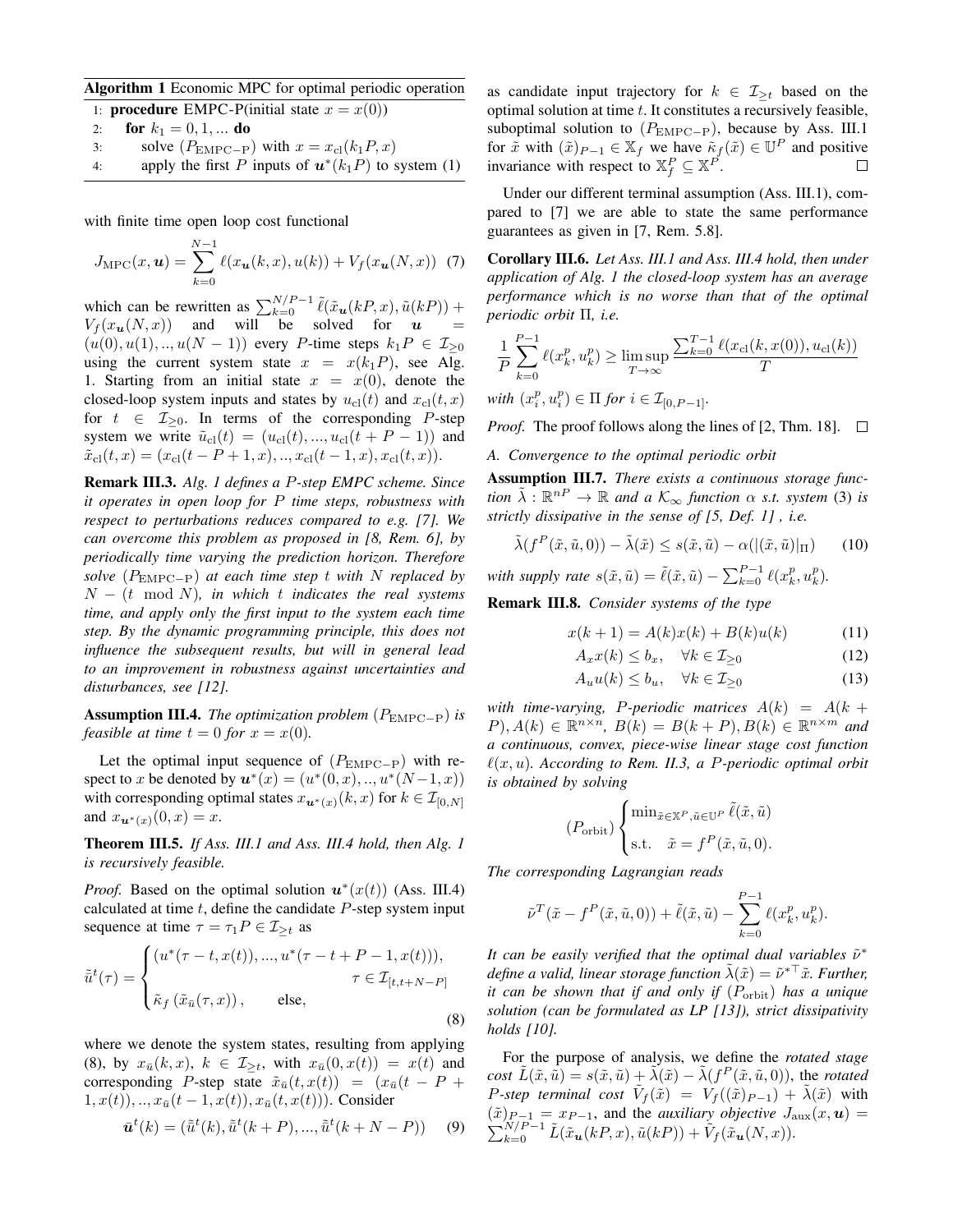Lemma III.9. *Solving* (PEMPC) *using the rotated objective*  $J_{\text{aux}}$  *yields the same minimizer as in the case of*  $J_{\text{MPC}}$ *.* 

*Proof.* Analogous to [2] it can be shown that  $J_{\text{aux}}(x, u) =$  $J_{\text{MPC}}(x, u) + c$  for some  $c \in \mathbb{R}$ .

**Lemma III.10.** For all  $\tilde{x} \in {\{\tilde{x} \in \mathbb{X}^P | x_{P-1} \in \mathbb{X}_f\}}$  it holds  $\tilde{V}_f(f^P(\tilde{x}, \tilde{\kappa}_f(\tilde{x}), 0)) - \tilde{V}_f(\tilde{x}) \leq -\tilde{L}(\tilde{x}, \tilde{\kappa}_f(\tilde{x})).$ 

*Proof.* By Ass. III.1 for  $\tilde{x} \in {\{\tilde{x} \in \mathbb{X}^P | x_{P-1} \in \mathbb{X}_f\}}$  it holds  $V_f((f^P(\tilde{x}, \tilde{\kappa}_f(\tilde{x}), 0))_{P-1}) - V_f((\tilde{x})_{P-1}) \leq -\tilde{\ell}$  $\sum$  $((\n\begin{array}{c}\n((f^P(\tilde{x}, \tilde{\kappa}_f(\tilde{x}), 0))_{P-1}) - V_f((\tilde{x})_{P-1}) \leq -\ell(\tilde{x}, \tilde{\kappa}_f(\tilde{x})) + \n\frac{P-1}{k=0} \ell(x_k^p, u_k^p). \end{array}$  Adding  $-\tilde{\lambda}(\tilde{x}) + \tilde{\lambda}(f^P(\tilde{x}, \tilde{\kappa}_f(\tilde{x}), 0))$  on both sides yields  $V_f((f^P(\tilde{x}, \tilde{\kappa}_f(\tilde{x}), 0))_{P-1}) - V_f((\tilde{x})_{P-1}) \tilde{\lambda}(\tilde{x}) + \tilde{\lambda}(f^P(\tilde{x}, \tilde{\kappa}_f(\tilde{x}), 0)) \leq -\tilde{L}(\tilde{x}, \tilde{\kappa}_f(\tilde{x})),$  where the left hand side equals  $V_f(f^P(\tilde{x}, \tilde{\kappa}_f(\tilde{x}), 0)) - V_f(\tilde{x})$ .

Consider in the following  $X_N = \{x \in \mathbb{X} | \exists u \in \mathbb{R} \}$  $\mathbb{U}^N(x)$  s.t.  $x_u(N, x) \in \mathbb{X}_f$ , i.e. the set of states for which  $(P_{\text{EMPC}-P})$  is feasible.

**Lemma III.11.** *For all*  $x \in X_N$ *,*  $k \in I_{\geq 0}$  *it holds that* 

$$
J_{\text{aux}}(x_{\text{cl}}(kP + P, x), \bar{\boldsymbol{u}}^{kP}(kP + P))
$$
  
- 
$$
J_{\text{aux}}(x_{\text{cl}}(kP, x), \boldsymbol{u}^*(x_{\text{cl}}(kP, x)))
$$
  

$$
\leq -\alpha \left( |\tilde{x}_{\text{cl}}(kP, x), \tilde{u}_{\text{cl}}(kP)|_{\Pi} \right).
$$

*Proof.* Using the auxiliary objective we have by Lem. III.10 that for all  $k \in \mathcal{I}_{\geq 0}$  it holds  $J_{\text{aux}}(x_{\text{cl}}(kP +$  $(P, x), \bar{\boldsymbol{u}}^{k}(\hat{k}P + P)) - J_{\text{aux}}(\overline{x}_{\text{cl}}(kP, x), \boldsymbol{u}^*(x_{\text{cl}}(kP, x))) \leq$  $-L(\tilde{x}_{\text{cl}}(kP, x), \tilde{u}_{\text{cl}}(kp))$ . Using the strict dissipativity inequality from Ass. III.7 completes the proof. П

Theorem III.12. *Let Ass. III.1, III.4, and III.7 be satisfied. If*  $x(0) \in X_N$  then the closed loop system resulting from appli*cation of the* P*-step MPC controller (Alg. 1) asymptotically converges to the optimal periodic orbit* Π*.*

*Proof.* Under application of Alg. 1 we have along the closed loop system by Lem. III.11

$$
J_{\text{aux}}(x_{\text{cl}}(t+P,x), \mathbf{u}^*(x_{\text{cl}}(t+P,x))) - J_{\text{aux}}(x_{\text{cl}}(t,x), \mathbf{u}^*(x_{\text{cl}}(t,x)))
$$
  

$$
\leq J_{\text{aux}}(x_{\text{cl}}(t+P,x), \bar{\mathbf{u}}^t(t+P)) - J_{\text{aux}}(x_{\text{cl}}(t,x), \mathbf{u}^*(x_{\text{cl}}(t,x)))
$$
  

$$
\leq -\alpha(|\tilde{x}_{\text{cl}}(t,x), \tilde{u}_{\text{cl}}(t)|_{\Pi}), \tag{14}
$$

i.e. that the sequence  $J_{\text{aux}}(x_{\text{cl}}(t,x), \boldsymbol{u}^*(x_{\text{cl}}(t,x)))$  is nonincreasing with  $t$ . It is bounded from below, since the stage cost function  $L(.,.)$  in (2) and terminal cost function  $V_f(.)$  in Ass. III.1 are continuous and both,  $X_N$  and  $X_f$  are compact. Therefore the sequence converges, which implies by (14) that  $\alpha(|\tilde{x}_{\text{cl}}(t, x), \tilde{u}_{\text{cl}}(t)|_{\Pi}) \rightarrow 0$  as  $t \rightarrow \infty$ . Using (5) this implies also that the system follows exactly the optimal periodic orbit  $\Pi$  for  $t \to ∞$  which completes the proof.  $\Box$ 

## IV. ROBUST EMPC FOR PERIODIC OPERATION

Based on [11] we extend the EMPC scheme from the previous section to be applicable under the presence of disturbances  $w(k) \in W$ , W compact, using a tube-based approach, see e.g. [14]. Define the nominal system as

$$
z(t+1) = f(z(t), v(t), 0), z(0) = z \tag{15}
$$

and let the error between the real, disturbed system state  $x(t)$ and the nominal system state  $z(t)$  be  $e(t) = x(t) - z(t)$ . Further let

$$
u(t) = \phi(v(t), x(t), z(t))\tag{16}
$$

be an error feedback in order to keep the real system state  $x(t)$  close to the nominal system state  $z(t)$ . The error dynamics is then defined as

$$
e^{+} = f(x, \phi(v, x, z), w) - f(z, v, 0). \tag{17}
$$

**Definition IV.1** (Cf. [11]). A set  $\Omega \subseteq \mathbb{R}^n$  is robust control invariant (RCI) for the error dynamics (17) if there exists a feedback law (16) such that for all  $x(t)$ ,  $z(t) \in \mathbb{R}^n$  with  $e(t) \in \Omega$  and  $x(t) \in \mathbb{X}$ ,  $\phi(v(t), x(t), z(t)) \in \mathbb{U}$  and for all  $w \in \mathbb{W}$  it holds that  $e(t+1) \in \Omega$ .

The concept of tube-based robust model predictive control is to perform the open-loop optimization for the nominal system and then apply the input according to (16) to the real system. This way we guarantee that the real, disturbed system state  $x(t)$  will always stay within a compact RCI set  $\Omega$  around the nominal, calculated (predicted) states  $z(t)$ . In order to guarantee that  $(x, u) \in \mathbb{X} \times \mathbb{U}$  under application of (16), we must tighten the state and input constraints  $X$  and U of (15) as in [11] to  $\overline{\mathbb{Z}} = \{(z, v) \in \mathbb{X} \times \mathbb{U} | (x, \phi(v, x, z)) \in$  $\mathbb{X} \times \mathbb{U}$  for all  $x \in \{z\} \oplus \Omega\}$ . In the following we denote the projection of  $\mathbb Z$  on  $\mathbb X$  as  $\mathbb X$  and  $\mathbb Z$  on U as U respectively.

**Assumption IV.2.** *There exists a function*  $\phi : \bar{\mathbb{U}} \times \mathbb{X} \times \bar{\mathbb{X}} \to \mathbb{U}$ *and an RCI set* Ω *according to Def. IV.1.*

*A. Robust optimal periodic operation*

Using the concept of an integrated stage cost function [11]

$$
\ell^{\rm int}(z,v) = \int_{x \in \{z\} \oplus \Omega} \ell(x,\phi(v,x,z)) dx, \qquad (18)
$$

we define the robust optimal periodic orbit.

**Definition IV.3.** The robust optimal periodic orbit  $\Pi^*$  with optimal period length  $P^*$  of system (1), (2) is defined as

$$
\underset{P \in \mathcal{I}_{\geq 1}, \Pi \in S_{\Pi}^{P}}{\text{argmin}} \sum_{i=0}^{P-1} \left( \int_{x \in \{z_{i}^{p}\} \oplus \Omega} \ell(x, \phi(v_{i}^{p}, x, z_{i}^{p})) dx \right) (19)
$$

with  $(z_i^p, v_i^p) \in \Pi^*$ ,  $\Omega$  an RCI set, and minimal  $P^*$ .

Note, that the RCI set can be seen as an outer approximation of the real system's behavior for all possible disturbances in W. Thus, the stage cost function is integrated over the RCI set  $\Omega$ , centered at the nominal state in order to take the influence of the disturbance into account. This can be also seen as averaging over all possible disturbances. Next, we define under which condition such a periodic orbit is the system's possibly best operation.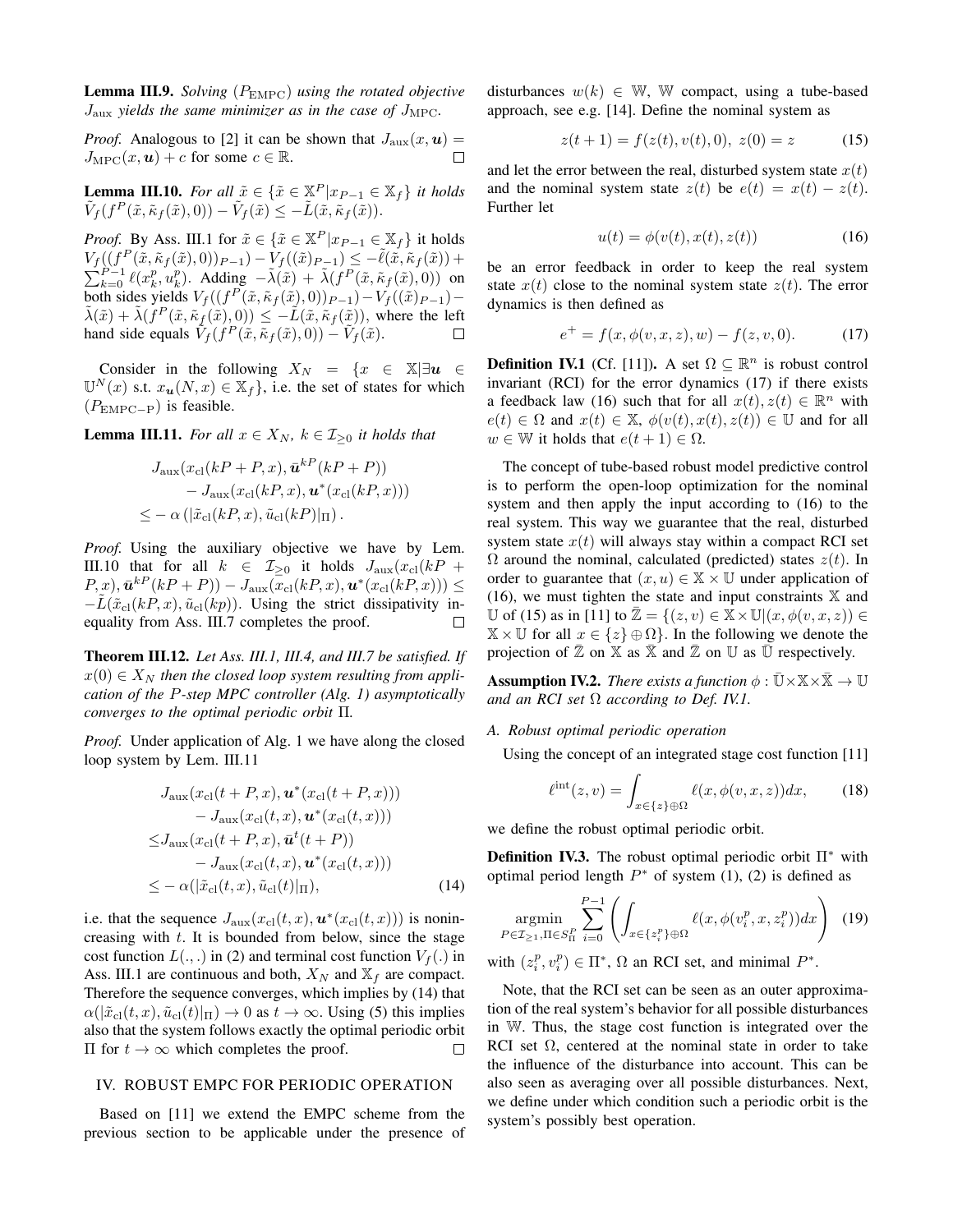**Definition IV.4.** System (1) is said to be robustly optimally operated at the periodic orbit  $\Pi$  with respect to the stage cost (2) and the constraints  $x \in \mathbb{X}$  and  $u \in \mathbb{U}$  if for any feasible nominal input sequence  $v$  and its associated nominal state sequence  $z_v$  it holds that

$$
\liminf_{T\rightarrow\infty}\frac{\sum_{t=0}^{T}\ell^{\text{int}}(z_{\boldsymbol{v}}(t,z(0)),v(t))}{T}\geq \frac{1}{P}\sum_{k=0}^{P-1}\ell^{\text{int}}(z_{k}^{p},v_{k}^{p}),
$$

with  $(z_k^p, v_k^p) \in \Pi$ .

We can state a similar sufficient condition as in [5, Cor. 14], which implies that a robust optimal periodic orbit  $\Pi$  is indeed the systems possibly best operation w.r.t. Def. IV.4.

Theorem IV.5. *Consider system* (1) *and let* Ω *be an RCI set for the associated error dynamics* (17)*. If the nominal system* (15) *is dissipative with respect to the periodic orbit* Π *and the integrated stage cost function* (18)*, i.e. there exists a storage*  $f$ *unction*  $\tilde{\lambda}: \mathbb{R}^{P_n} \to \mathbb{R}$  *such that for all*  $\tilde{z} \in \mathbb{R}^P, \tilde{v} \in \mathbb{U}^P$ 

$$
\tilde{\lambda}(f^P(\tilde{z}, \tilde{v}, 0)) - \tilde{\lambda}(\tilde{z}) \le \tilde{\ell}^{\text{int}}(\tilde{z}, \tilde{v}) - \sum_{k=0}^{P-1} \ell^{\text{int}}(z_k^p, v_k^p) \tag{20}
$$

 $with (z_k^p, v_k^p) \in \Pi, k \in \mathcal{I}_{[0, P-1]},$  *then system* (1) *is robustly optimally operated at* Π *according to Def. IV.4.*

*Proof.* The statement follows directly from [5, Cor. 13].  $\Box$ 

### *B. Tube-based robust economic MPC for periodic operation*

We modify Ass. III.1 such that we can transfer the ideas from Sec. III to the robust setting.

**Assumption IV.6.** *Let*  $(z_i^p, v_i^p) \in \Pi$  *for*  $i \in \mathcal{I}_{[0, P-1]}$ *. There*  $\vec{a}$  *exists a compact set*  $\overline{\mathbb{X}}_f \subseteq \overline{\mathbb{X}}$  *s.t.*  $\Pi_{\mathbb{X}} \in \overline{\mathbb{X}}_f$ *, a feedback law*  $\tilde\kappa_f:\bar{\mathbb{X}}^P\to\bar{\mathbb{U}}^P$ , and a continuous terminal cost  $\bar V_f:\bar{\mathbb{X}}_f\to$  $\mathbb{R}$  *s.t. for all*  $\tilde{z}$  *with*  $z_{P-1} \in \bar{\mathbb{X}}_f$  *it holds:* 

1) 
$$
\tilde{\kappa}_f(\tilde{z}) \in \bar{\mathbb{U}}^P
$$
;  
\n2)  $f^P(\tilde{z}, \tilde{\kappa}_f(\tilde{z}), 0) \in \bar{\mathbb{X}}_f^P$ ;  
\n3)  $V_f((f^P(\tilde{z}, \tilde{\kappa}_f(\tilde{z}), 0))_{P-1}) - V_f((\tilde{z})_{P-1})$   
\n $\leq -\tilde{\ell}^{\text{int}}(\tilde{z}, \tilde{\kappa}_f(\tilde{z})) + \sum_{i=0}^{P-1} \ell^{\text{int}}(z_i^p, v_i^p)$ .

*Without loss of generality, let*  $\overline{V}_f(z) \geq 0 \ \forall z \in \overline{\mathbb{X}}_f$ *.* 

Let  $N = N_1P$ ,  $N_1 \in I_{>0}$  and define the nominal open

| <b>Algorithm 2</b> Robust EMPC for periodic operation |                                                                                   |  |  |
|-------------------------------------------------------|-----------------------------------------------------------------------------------|--|--|
|                                                       | 1: <b>procedure</b> REMPC-P(initial state $z = x(0)$ )                            |  |  |
| 2:                                                    | for $k_1 = 0, P, 2P, $ do                                                         |  |  |
| 3:                                                    | solve ( $P_{\text{REMPC-P}}$ ) with $z = z_{\text{cl}}(k_1, z)$                   |  |  |
| 4:                                                    | for $k_2 = k_1, k_1 + 1, , k_1 + P - 1$ do                                        |  |  |
| 5:                                                    | $u_{\rm cl}(k_2) = \phi(v^{*,k_1}(k_2), x_{\rm cl}(k_2,x(0)), z_{\rm cl}(k_2,z))$ |  |  |
| 6:                                                    | $v_{\rm cl}(k_2) = v^{*,k_1}(k_2)$                                                |  |  |

loop optimization problem with integrated stage cost as

$$
(P_{\text{REMPC-P}})\left\{\begin{aligned} &\min_{\pmb{v}\in\bar{\mathbb{U}}^N}J^{\text{int}}_{\text{MPC}}(z,\pmb{v})\\ &\text{s.t. for all }k\in\mathcal{I}_{[0,N-1]}:\\ &z_{\pmb{v}}(k+1,z)=f(z_{\pmb{v}}(k,z),v(k),0)\\ &(z_{\pmb{v}}(k,z),v(k))\in\bar{\mathbb{Z}}\\ &z_{\pmb{v}}(N,z)\in\bar{\mathbb{X}}_f\\ &z_{\pmb{v}}(t)(0,z)=z \end{aligned}\right.
$$

with finite time open loop cost functional

$$
J_{\text{MPC}}^{\text{int}}(z,\boldsymbol{v})=\sum_{k=0}^{N-1}\ell^{\text{int}}(z_{\boldsymbol{v}}(k,z),v(k))+\bar{V}_f(z_{\boldsymbol{v}}(N,z)).
$$

**Assumption IV.7.** *The optimization problem*  $(P_{REMPC-P})$ *is feasible at time*  $t = 0$  *for*  $z = x(0)$ *.* 

Theorem IV.8. *If Ass. IV.2, IV.6 and IV.7 hold, then Alg. 2 is recursively feasible and the closed-loop system has an asymptotic average performance which is no worse than that of the robust optimal periodic orbit* Π*, i.e.*

$$
\begin{aligned} &\frac{1}{P}\sum_{k=0}^{P-1}\ell^{\textrm{int}}(z_{k}^{p},v_{k}^{p})\geq\limsup_{T\rightarrow\infty}\frac{\sum_{k=0}^{T-1}\ell^{\textrm{int}}(z_{\textrm{cl}}(k,z(0)),v_{\textrm{cl}}(k))}{T}\\ &\textrm{with}\ (x_{i}^{p},u_{i}^{p})\in\Pi\ for\ i\in\mathcal{I}_{[0,P-1]}. \end{aligned}
$$

*Proof.* Recursive feasibility w.r.t. the nominal system (15) can be shown as in Thm. III.5. By standard tube-based MPC arguments, recursive feasibility w.r.t. to the real system (1) follows from Ass. IV.2 and application of (16) to system (1). The second statement follows directly from Cor. III.6. П

Assumption IV.9. *There exists a continuous storage function*  $\tilde{\lambda} : \mathbb{R}^{n\tilde{P}} \to \mathbb{R}$  and a  $\mathcal{K}_{\infty}$  function  $\alpha$  *s.t.* system (3) is strictly *dissipative according to* (20) *w.r.t. the periodic orbit* Π *.*

Consider  $\bar{X}_N = \{z \in \bar{\mathbb{X}} | \exists v \in \bar{\mathbb{U}}^N(z) \text{ s.t. } z_v(N,z) \in \bar{\mathbb{X}}$  $\bar{\mathbb{X}}_f$ , i.e. the set of states for which  $(P_{\text{REMPC-P}})$  is feasible.

Theorem IV.10. *Let Ass. IV.2, IV.6, IV.7 and IV.9 be satisfied. If*  $x(0) \in X_N$ , then the closed loop system resulting from *application of the* P*-step robust MPC controller (Alg. 2) asymptotically converges to the neighborhood*  $\Pi_{\mathbb{X}} \oplus \Omega$  *of the robust optimal periodic orbit* Π*.*

*Proof.* For the nominal system (15) it follows as in Thm. III.12 that  $(z_{\text{cl}}(t, x(0)), v_{\text{cl}}(t)) \rightarrow \Pi$  for  $t \rightarrow \infty$ . By definition it holds  $x_{\text{cl}}(t, x(0)) = z_{\text{cl}}(t, x(0)) + e_{\text{cl}}(t, 0)$  and by Ass. IV.2 we have that  $e_{\text{cl}}(t, 0) \in \Omega$  for all  $t \in \mathcal{I}_{\geq 0}$ . This shows that  $x_{\text{cl}}(t, x(0)) \to \Pi_{\mathbb{X}} \oplus \Omega$  as  $t \to \infty$ .  $\Box$ 

#### V. EXAMPLE

We aim at controlling the simple supply chain network in Fig. 1 economically, see [10] for a more detailed explanation of the model, which we will describe briefly in the following. The state  $x_{S,1}(k) \in \mathbb{R}$  represents the number of goods in the supplier production process,  $x_{S,2}(k) \in \mathbb{R}$  in the supplier storage,  $x_{T,L}(k) \in \mathbb{R}$  in the truck,  $x_R(k) \in \mathbb{R}$  in the retailer storage and  $x_{T,P}(k) \in \{0,1\}$  describes the truck position.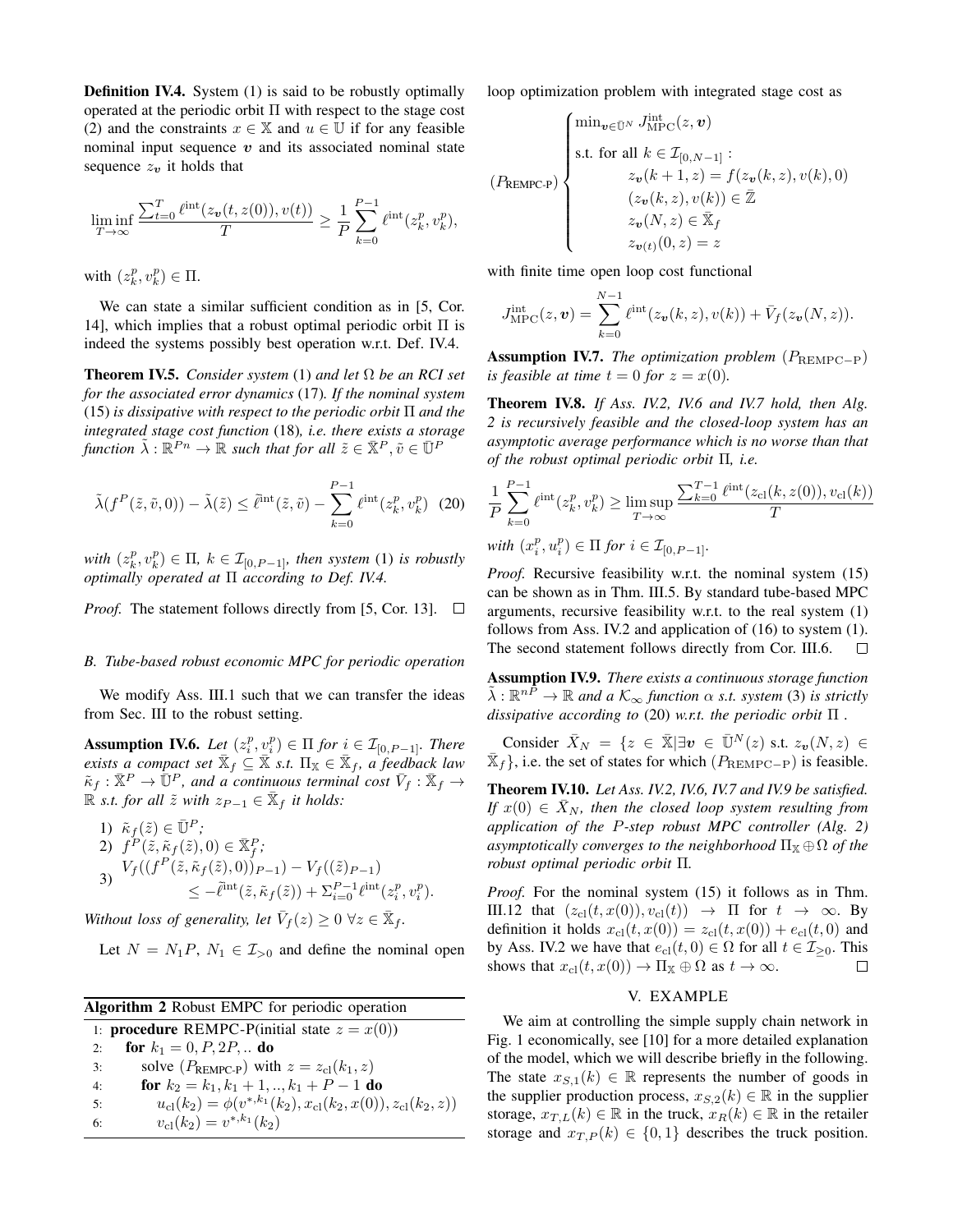

Fig. 1. Illustration of the simple supply chain network example.

Inputs are represented using the truck navigation  $u_{T,P} \in$  $\{0, 1\}$  (0:stay; 1:drive), the truck loading of goods  $u_{T,L} \in$ R, and the supplier production request  $u_S \in \mathbb{R}$  as well as external disturbances  $w \in \mathbb{W}$ . Let

$$
\begin{bmatrix}\nx_{S,1}(k+1) \\
x_{S,2}(k+1) \\
x_{T,P}(k+1) \\
x_R(k+1) \\
x_R(k+1)\n\end{bmatrix} = \begin{bmatrix}\n0 & 0 & 0 & 0 & 0 \\
1 & 1 & 0 & 0 & 0 \\
0 & 0 & 0 & 0 & 0 \\
0 & 0 & 0 & 1 & 0 \\
0 & 0 & 0 & 0 & 1\n\end{bmatrix} \begin{bmatrix}\nx_{S,1}(k) \\
x_{S,2}(k) \\
x_{T,P}(k) \\
x_{T,L}(k) \\
x_R(k)\n\end{bmatrix} + \n\begin{bmatrix}\n0 \\
x_R(k+1) \\
x_R(k)\n\end{bmatrix}
$$
\n
$$
=:\nA
$$
\n
$$
\begin{bmatrix}\n0 \\
f_{T,P}(x_{T,P}(k), u_{T,P}(k)) \\
0 \\
0\n\end{bmatrix} + B_{\sigma(k)} \underbrace{\begin{bmatrix}\nu_S(k) \\
u_{T,L}(k)\n\end{bmatrix}}_{=:u_B(k)} + w(k)
$$
\n
$$
=:\nf_S(x(k), u(k))
$$

describe the dynamics with uniformly distributed disturbances  $w(k) \in \{w \in \mathbb{R}^5 | w_0 = w_1 = w_2 = w_3 = 0, w_4 \in \mathbb{R}^5 \}$  $\mathcal{I}_{[-3,-1]}$ . The function  $f_{T,P}$  encodes the dynamics of the position of the truck on the graph, see Fig. 1. The matrices  $B_{\sigma(k)} \in \{B_0, B_1\}$  are given as

$$
B_0 = \begin{bmatrix} 1 & 0 & 0 & 0 & 0 \\ 0 & -1 & 0 & 1 & 0 \end{bmatrix}^\top, B_1 = \begin{bmatrix} 1 & 0 & 0 & 0 & 0 \\ 0 & 0 & 0 & 1 & -1 \end{bmatrix}^\top,
$$

with the switching policy  $\sigma(k) = x_{T,P}$ , and constraints  $0 \leq$  $x_{S,1} \le a, 0 \le x_{S,2} \le a, 0 \le x_{T,L} \le 10, -a \le x_R \le a$ , with  $a \in \mathbb{R}, a > 100$ . The stage cost is defined as

$$
\ell(x, u) = \begin{cases} x_{S,1} + 0.5x_{S,2} + x_{T,L} + u_{T,P} - 10x_R, x_R < 0\\ x_{S,1} + 0.5x_{S,2} + x_{T,L} + u_{T,P} + x_R, x_R \ge 0. \end{cases}
$$

A larger demand than available goods (negative number of goods), means, that customers reach out for the store but they get disappointed, because the product they wish to buy is not available. This results in unhappiness of the customers which makes it more likely that they will go to another store the next time. Therefore we decide on a high penalty for negative number of goods. The optimal periodic orbit under the nominal demand  $w_4 = -1$  is

$$
P^* = 2, \Pi^* = \left\{ \left( \begin{bmatrix} 2 \\ 0 \\ 0 \\ 0 \\ 1 \end{bmatrix}, \begin{bmatrix} 1 \\ 2 \\ 0 \\ 0 \end{bmatrix} \right), \left( \begin{bmatrix} 0 \\ 0 \\ 1 \\ 2 \\ 0 \end{bmatrix}, \begin{bmatrix} 1 \\ -2 \\ 2 \end{bmatrix} \right) \right\}
$$
(21)

with average cost  $\frac{1}{2} \sum_{k=0}^{1} \ell(x_k^{p*}, u_k^{p*}) = 3.5.$ 

## *A. EMPC for periodic operation*

It can be verified (see [10] for details) that (21) fulfills Ass. III.7 by leveraging strong duality arguments of the optimal periodic orbit with respect to the system dynamics as described in Rem. III.8 by investigating different trajectories of the truck. Note that we were not able to establish a relation between [7, Ass. 5.3] and strong duality, neither could we guess a periodic storage function as required in order to properly apply the EMPC scheme [7].

For Ass. III.1 choose, as explained in [10],

$$
\tilde{\mathbf{x}}_f = \mathbb{X} \cap \left\{ \left\{ \begin{aligned} x_{S,1} &= 0 \\ x_{S,2} &= 0 \\ x_{T,P} &= 1 \\ x_{T,L} &= 2 - x_R \\ x_R &\leq 0 \end{aligned} \right\} \cup \left\{ \begin{aligned} x_{S,1} &= 2 \\ x_{S,2} &= 0 \\ x_{T,P} &= 0 \\ x_{T,L} &= 0 \\ x_R &= 1 \end{aligned} \right\} \right\},
$$
\n
$$
\tilde{\kappa}_f(\tilde{x}) = \left\{ \left( \left[ \begin{aligned} 1 \\ x_R &= 2 \\ 2 - x_R - x_{T,L} + x_{S,2} \end{aligned} \right], \left[ \begin{aligned} 1 \\ 2 \\ 0 \end{aligned} \right], x_{T,P} &= 1 \\ x_{T,P} &= 1 \end{aligned} \right\},
$$
\n
$$
\tilde{\kappa}_f(\tilde{x}) = \left\{ \left( \left[ \begin{aligned} 1 \\ 2 - x_R - x_{T,L} + x_{S,2} \end{aligned} \right], \left[ \begin{aligned} 1 \\ 2 \\ 0 \end{aligned} \right], x_{T,P} &= 0 \end{aligned} \right\}.
$$

with  $\tilde{x} = ((*) , x)$ ,  $(*) \in \mathbb{R}^5$  and terminal cost  $V_f(x) =$  $x_{T,P}(-11x_R)$ . Note that  $\mathbb{X}_f$  is a manifold, rather than a set of states, contained in the periodic orbit. A particular advantage of our approach is that Ass. III.1 has to be satisfied only over a period, while [7] poses a terminal assumption which has to hold for each time-step. The latter might be less intuitive to construct for the given example at hand. In Fig. 2, a sample closed-loop simulation of Alg. 1 is shown with constant nominal disturbance  $w_4 = -1$  and  $x(0) =$  $[1, 1, 1, -4, -4]$ <sup> $\perp$ </sup>.

## *B. Robust EMPC for periodic operation*

For constructing the tube (Ass. IV.2) let

$$
\phi(v,x,z) = \begin{cases} [v_{T,L} - e_T, v_S]^\top, x_{T,P} = 0\\ [v_{T,L} + e_R, v_S - e_R]^\top, x_{T,P} = 1, \end{cases}
$$
(22)

as in [10], which yields the RCI set  $\Omega = \{x \in$  $\mathbb{R}^5|[0,0,0,-4,-4]^{\top} \leq x \leq [4,0,0,0,0]^{\top}$ . Solving (19) using  $\Omega$  yields the robust optimal periodic orbit

$$
P = 2,
$$
  
\n
$$
\Pi \approx \left\{ \left( \begin{bmatrix} 2 \\ 0 \\ 0 \\ 4 \\ 4.2727 \end{bmatrix}, \begin{bmatrix} 1 \\ 2 \\ 0 \end{bmatrix} \right), \left( \begin{bmatrix} 0 \\ 0 \\ 1 \\ 6 \\ 3.2727 \end{bmatrix}, \begin{bmatrix} 1 \\ -2 \\ 2 \end{bmatrix} \right) \right\}.
$$

It can be shown as in the nominal case that Π fulfills Ass. IV.9. The terminal configuration from the previous section can be easily modified in order to fulfill Ass. IV.6, see [10].

Using a closed-loop simulation under uniformly distributed disturbances we calculated the average performance over 4000 simulation steps in Tab. I. We compare our results to the method proposed in [8]. With Alg. 1 and a 33.3%